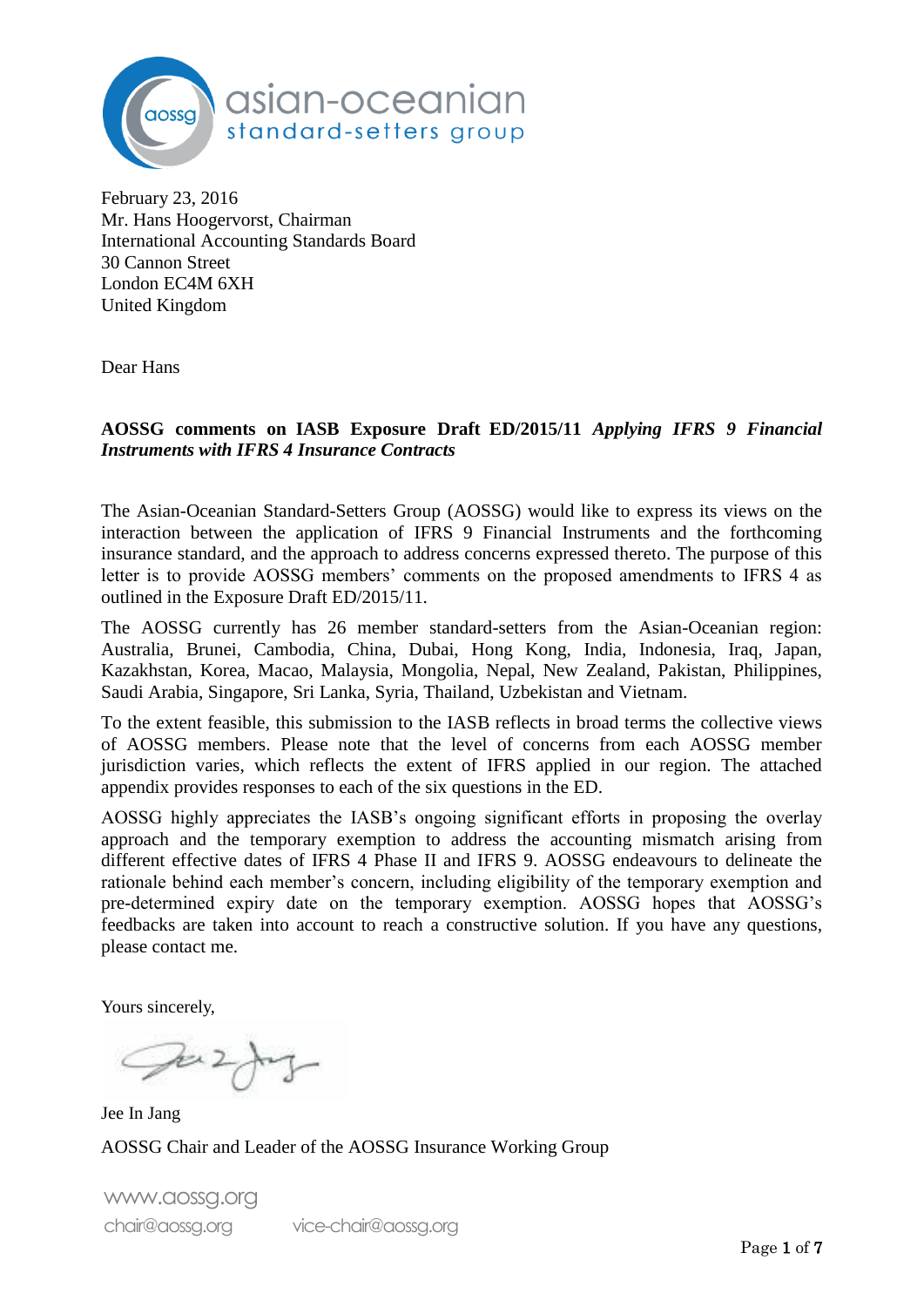

## **Question 1—Addressing the concerns raised**

Paragraphs BC9–BC21 describe the following concerns raised by some interested parties about the different effective dates of IFRS 9 and the new insurance contracts Standard:

(a) Users of financial statements may find it difficult to understand the additional accounting mismatches and temporary volatility that could arise in profit or loss if IFRS 9 is applied before the new insurance contracts Standard (paragraphs BC10–.BC16).

(b) Some entities that issue contracts within the scope of IFRS 4 have expressed concerns about having to apply the classification and measurement requirements in IFRS 9 before the effects of the new insurance contracts Standard can be fully evaluated (paragraph BC17–.BC18).

(c) Two sets of major accounting changes in a short period of time could result in significant cost and effort for both preparers and users of financial statements (paragraphs BC19–.BC21). The proposals in this Exposure Draft are designed to address these concerns.

Do you agree that the IASB should seek to address these concerns? Why or why not?

1. The AOSSG members agree that the IASB should seek to address the concerns arising from the different effective dates of IFRS 9 and the forthcoming insurance standard.

# **Question 2 - Proposing both an overlay approach and a temporary exemption from applying IFRS 9**

The IASB proposes to address the concerns described in paragraphs BC9–BC21 by amending IFRS 4:

(a) to permit entities that issue contracts within the scope of IFRS 4 to reclassify from profit or loss to other comprehensive income some of the income or expenses arising from designated financial assets that:

(i) are measured at fair value through profit or loss in their entirety applying IFRS 9 but

(ii) would not have been so measured applying IAS 39 (the 'overlay approach') (see paragraphs BC24–C25);

(b) to provide an optional temporary exemption from applying IFRS 9 for entities whose predominant activity is issuing contracts within the scope of IFRS 4 (the 'temporary exemption from applying IFRS 9') (see paragraphs BC26–C31).

Do you agree that there should be both an overlay approach and a temporary exemption from applying IFRS 9? Why or why not?

If you consider that only one of the proposed amendments is needed, please explain which and why.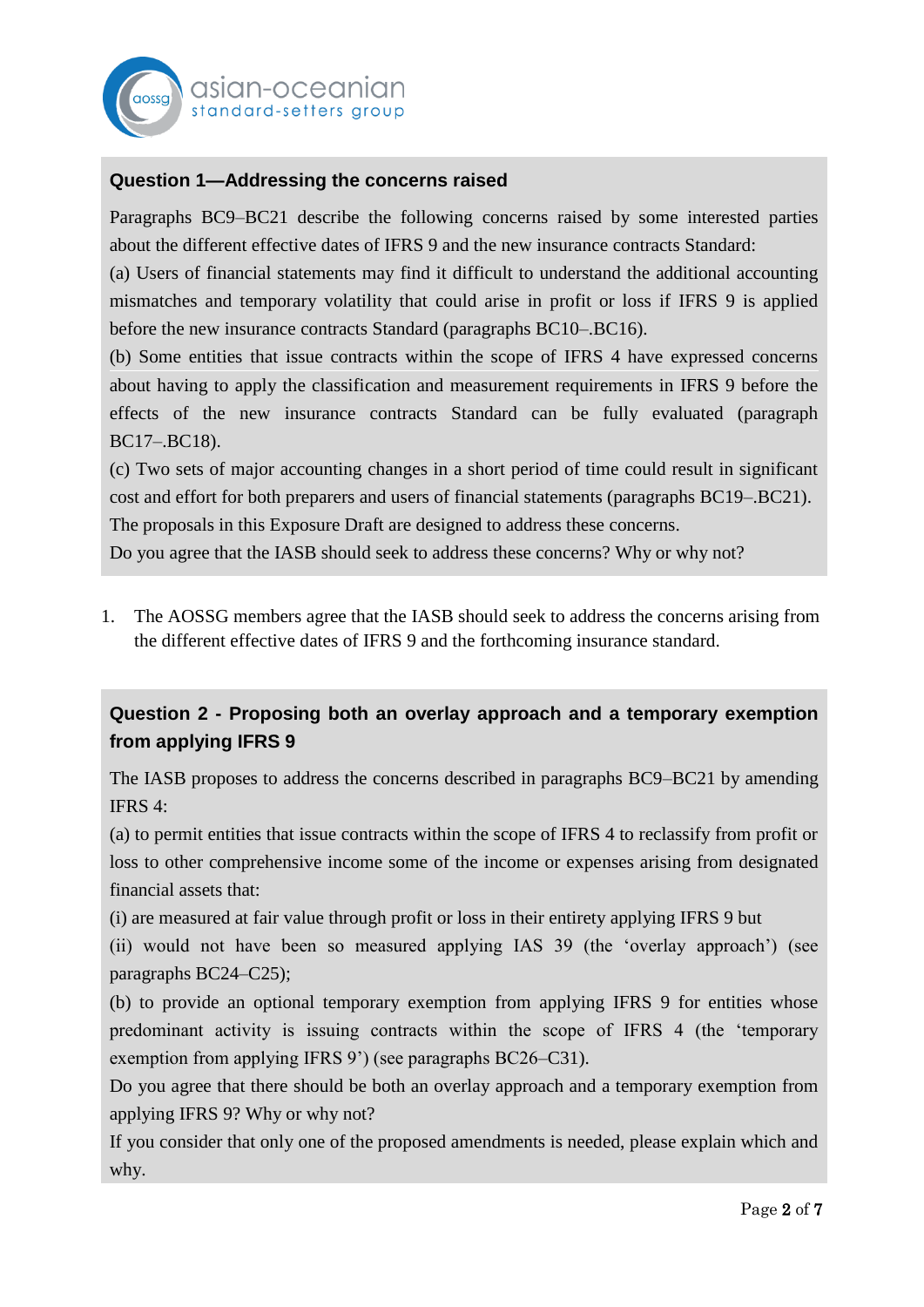

- 2. Most AOSSG members agree that there should be both an overlay approach and a temporary exemption from applying IFRS 9 since the scope of the temporary exemption from applying IFRS 9 is restricted to an entity whose predominant activity is issuing contracts within IFRS 4.
- 3. However, they indicate that implementing the overlay approach would require insurers to operate the two systems in parallel, which would result in significant incremental operational efforts and costs. Some of those members mention that their constituents were particularly in favor of the deferral approach over the overlay approach.
- 4. Meanwhile, an AOSSG member expresses its view that it is deemed unnecessary for the IASB to propose both the overlay approach and the temporary exemption since the overlay approach will enhance the quality of 'profit or loss' information while addressing the accounting mismatch from the misalignment of the effective dates of IFRS 9 and the forthcoming insurance standard.
- 5. Also, the AOSSG member considers that the temporary exemption from applying IFRS 9 would result in undesirable consequences as follows:
	- (a) The temporary exemption would significantly reduce the comparability of financial statements between entities that issue contracts within the scope of IFRS 4 and non-insurance financial institutions since entities that issue insurance contracts ordinarily hold a large volume of financial assets as a part of their investment portfolio.
	- (b) The pre-determined expiry date of the temporary exemption might hinder the IASB's careful consideration that should be given to finalizing the process of the new insurance standard due to time constraints.

#### **Question 3 - The overlay approach**

Paragraphs 35A–5F and BC32–C53 describe the proposed overlay approach.

(a) Paragraphs 35B and BC35–C43 describe the assets to which the overlay approach can be applied. Do you agree that the assets described (and only those assets) should be eligible for the overlay approach? Why or why not? If not, what do you propose instead and why?

(b) Paragraphs 35C and BC48–C50 discuss presentation of amounts reclassified from profit or loss to other comprehensive income applying the overlay approach. Do you agree with the proposed approach to presentation? Why or why not? If not, what do you propose instead and why?

(c) Do you have any further comments on the overlay approach?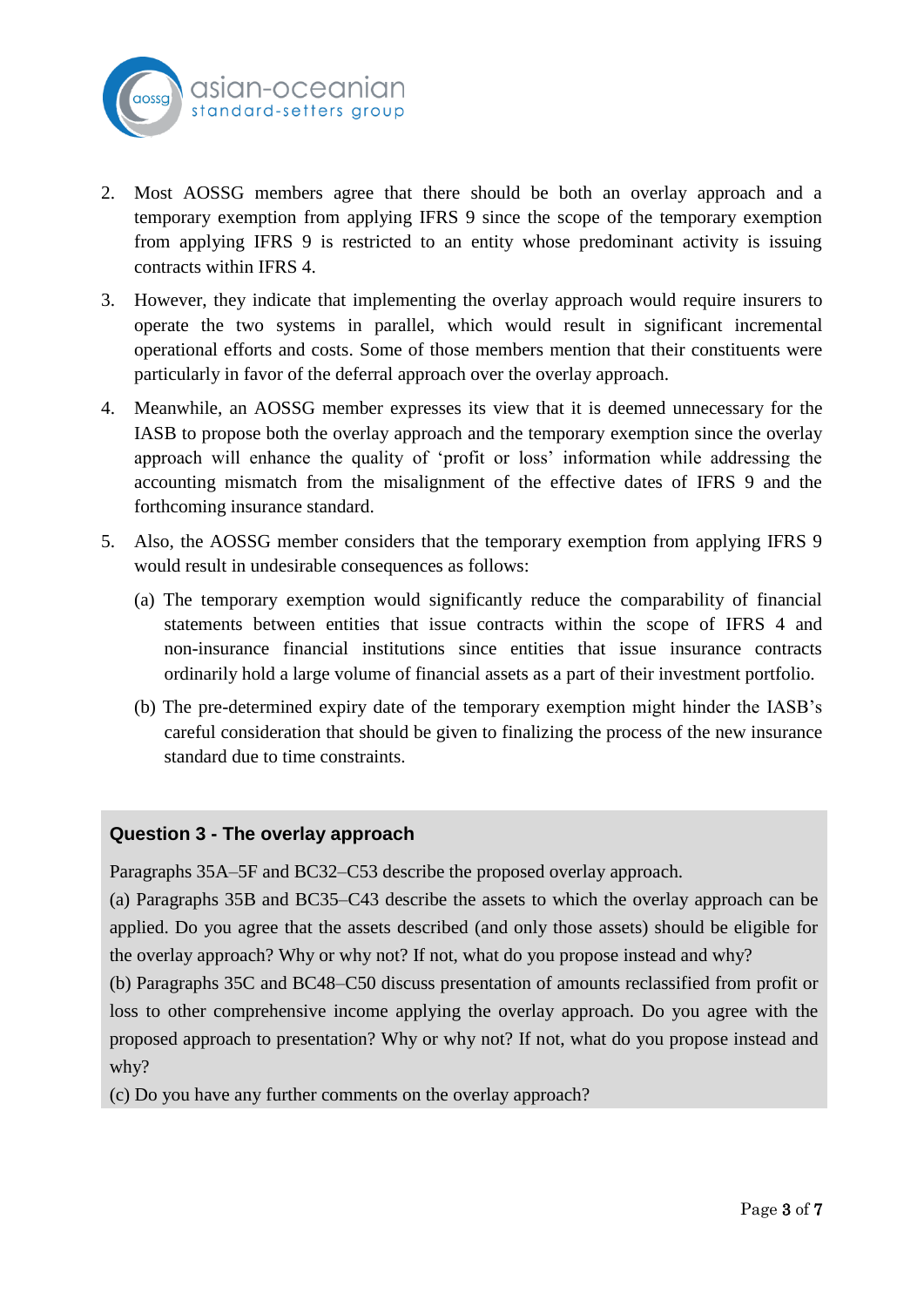

- 6. Most AOSSG members support the IASB's proposal regarding the financial assets to which the overlay approach can be applied since the IASB's proposal gives the entity discretion to designate financial assets as relating to contracts within the scope of IFRS 4.
- 7. In addition, an AOSSG member suggests two recommendations regarding the eligibility of financial assets for the overlay approach as follows:
	- (a) Refining the eligibility requirements for the determination of qualified financial assets designated as relating to contracts that are within the scope of IFRS 4. A financial asset does not usually have a one to one relationship with an insurance contract, so the value of the asset may not be exactly equal to the insurance liability. Therefore, there may be an opportunity for entities applying the overlay approach to deliberately inflate the value of an asset that is associated with the insurance contract.
	- (b) Adding substantiation requirements for financial assets transferred between insurance and non-insurance business segments so that it is challenging for entities to change the designation of their financial assets to achieve a favourable accounting outcome.
- 8. Most AOSSG members agree with the IASB's proposal that the amount reclassified from profit or loss to other comprehensive income shall be either presented on the face of statement of profit or loss or disclosed in the notes to the financial statements.
- 9. However, an AOSSG member expresses its concern regarding the unrestricted options in presentation since those options would cause a lack of comparability.
- 10. Lastly, some AOSSG members point out the operation burden in implementing the overlay approach. They believe that in applying the overlay approach, both IFRS 9 and IAS 39 would need to be run in parallel for the assets to which the overlay approach is applied. And, the overlay adjustment would imply maintaining IAS 39 information to determine the overlay adjustment for those very specific assets within the scope of the overlay approach, which would result in significant costs.

### **Question 4-The temporary exemption from applying IFRS 9**

As described in paragraphs 20A and BC58–.BC60 the Exposure Draft proposes that only entities whose predominant activity is issuing contracts within the scope of IFRS 4 can qualify for the temporary exemption from applying IFRS 9.

(a) Do you agree that eligibility for the temporary exemption from applying IFRS 9 should be based on whether the entity's predominant activity is issuing contracts within the scope of IFRS 4? Why or why not? If not, what do you propose instead and why?

As described in paragraphs 20C and BC62–C66, the Exposure Draft proposes that an entity would determine whether its predominant activity is issuing contracts within the scope of IFRS 4 by comparing the carrying amount of its liabilities arising from contracts within the scope of IFRS 4 with the total carrying amount of its liabilities (including liabilities arising from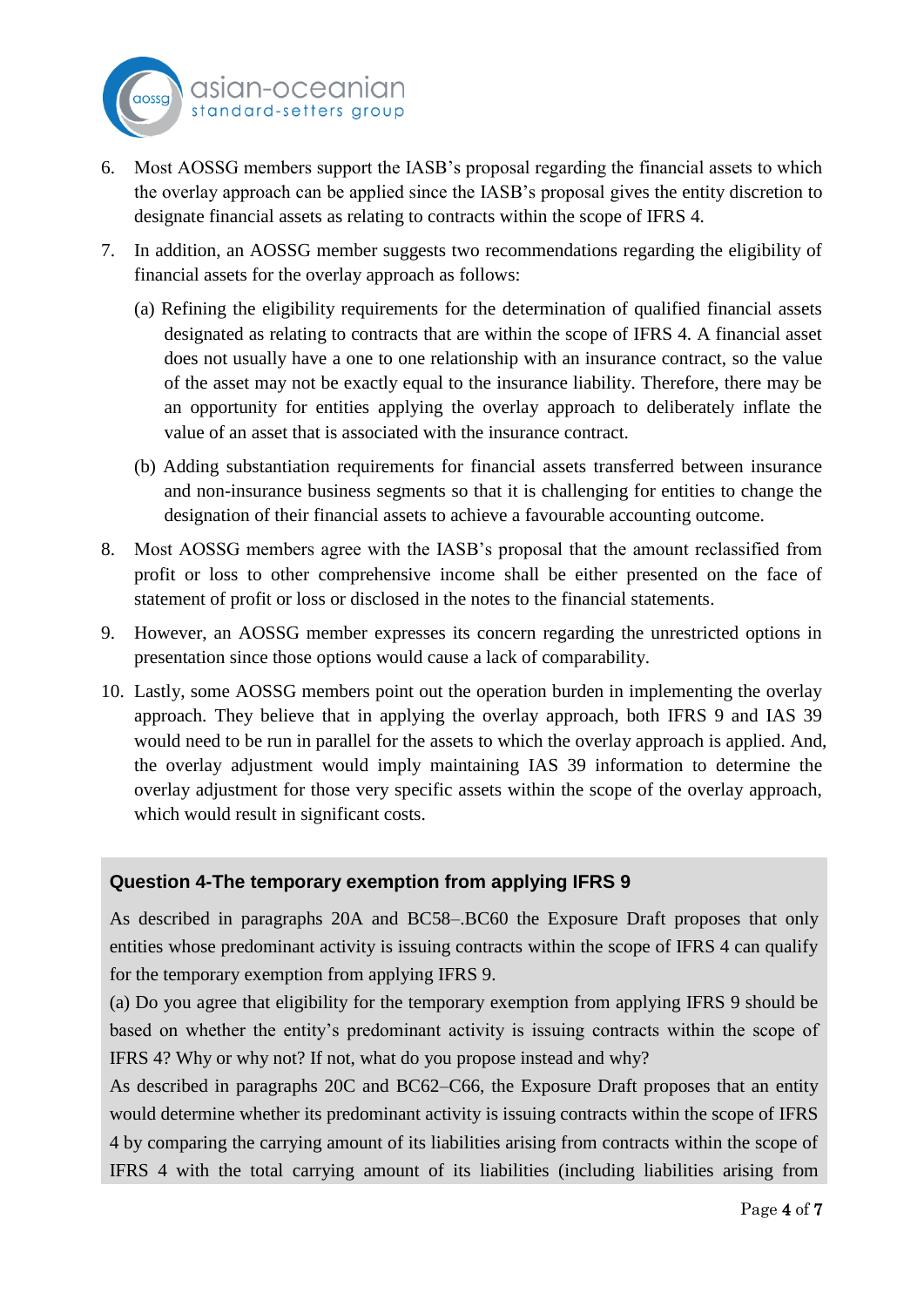

contracts within the scope of IFRS 4).

(b) Do you agree that an entity should assess its predominant activity in this way? Why or why not? If you believe predominance should be assessed differently, please describe the approach you would propose and why.

Paragraphs BC55–C57 explain the IASB's proposal that an entity would assess the predominant activity of the reporting entity as a whole (ie assessment at the reporting entity level).

(c) Do you agree with the proposal that an entity would assess its predominant activity at the reporting entity level? Why or why not? If not, what do you propose instead and why?

- 11. Most AOSSG members support in principle the temporary exemption from applying IFRS 9.
- 12. However, most AOSSG members express their concerns regarding the IASB's proposal in paragraphs 20C and BC62-BC66 of the exposure draft in relation to the entity's predominance test. Especially, presenting a single quantitative threshold in the Basis of Conclusions could inadvertently scope out entities that are primarily engaged in insurance activities, which could lead to a counterintuitive result. Thus, most AOSSG members suggest that the IASB should consider more principle-based eligibility criteria for the temporary exemption that includes quantitative as well as qualitative conditions.
- 13. In relation to the level at which an entity should assess the predominant activity:
	- (a) The AOSSG Islamic Finance Working Group supports the proposal that the predominance assessment should be made at the reporting entity level rather than below the reporting entity level since financial statements of Islamic insurers (takaful companies) are comprised of three different funds. If the predominant activity is assessed at each fund level, this would result in mixed accounting treatments in a single set of financial statements. So they urge the IASB to clarify that in such circumstances the assessment of predominant activity should be at the 'consolidated' takaful company level as a whole and not at the fund level.
	- (b) Some of AOSSG member reported that some of their constituents are concerned about setting the predominance test at the reporting entity level will not provide a level playing field to insurance subsidiaries and/or equity-accounted investees that are held by banking entities. That is, an insurance subsidiary or equity-accounted investee held by a banking entity would have to prepare two sets of financial statements; one for its financial statements and the other for its parent or investor consolidated financial statements which increases implementation costs and efforts.
	- (c) An AOSSG member disagrees with the proposal that an entity would assess its predominant activity at the reporting entity level. It suggests that an entity should assess its predominant activity at the reporting entity level at first. If it is not eligible, an entity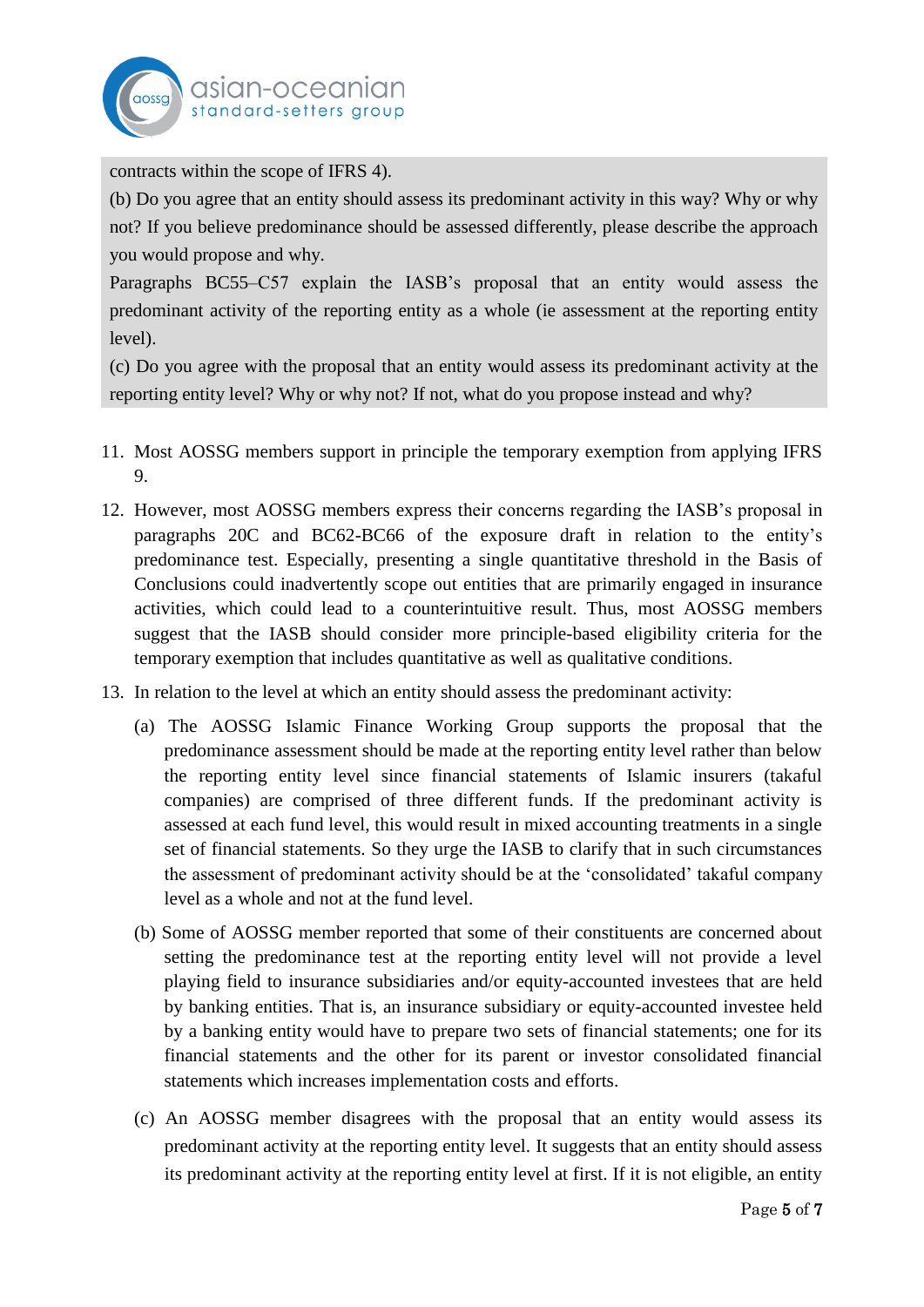

asian-oceal standard-setters aroup

should then assess its predominant activity below the reporting entity level. No matter entities take a temporary exemption at the reporting entity level or below the reporting entity level, they do not have to make adjustment at the consolidated level for uniform accounting policies. This will reduce the cost for preparers of financial statements, and avoid the entities from giving up to choose a temporary exemption because of the huge adjustment work and the different accounting policies both between the parent and its subsidiaries, and between the investors and its associates or joint ventures. Although this will lead to different accounting policies in the consolidated financial statements, the member thinks that this is just a temporary expediency. Entities should make explanation in the notes to the financial statements.

 The member mentions that the IASB concerns about the transfers of financial instruments between parts of a reporting entity that would qualify for the temporary exemption and parts of the reporting entity that would not qualify. In order to seek a balance between preventing earnings management and maintaining economic behaviours, the member suggests that the best solution is to only admit the financial instruments to transfer from applying IAS 39 to IFRS 9. That means, if a financial instrument is transferred from a reporting entity that would not qualify for the temporary exemption to a reporting entity that would qualify for the temporary exemption, this financial instrument will still apply IFRS 9.

# **Question 5-Should the overlay approach and the temporary exemption from applying IFRS 9 be optional?**

As explained in paragraphs BC78–BC81, the Exposure Draft proposes that both the overlay approach and the temporary exemption from applying IFRS 9 would be optional for entities that qualify. Consistently with this approach, paragraphs BC45 and BC76 explain that an entity would be permitted to stop applying those approaches before the new insurance contracts Standard is applied.

(a) Do you agree with the proposal that the overlay approach and the temporary exemption from applying IFRS 9 should be optional? Why or why not?

(b) Do you agree with the proposal to allow entities to stop applying the overlay approach or the temporary exemption from applying IFRS 9 from the beginning of any annual reporting period before the new insurance contracts Standards is applied? Why or why not?

14. All AOSSG members are of the view that the overlay approach and temporary exemption from applying IFRS 9 should be optional.